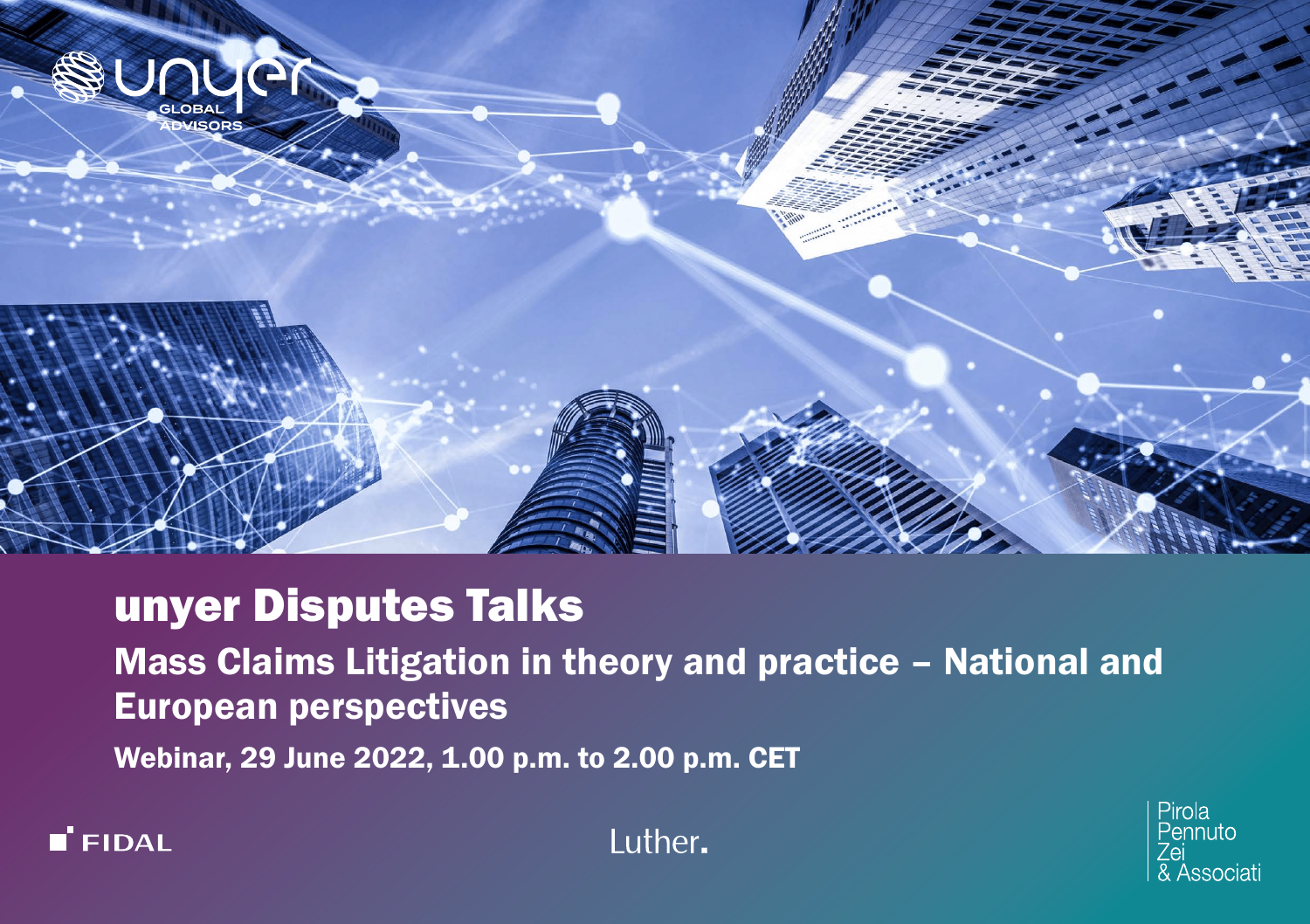## Agenda

## unyer Disputes Talks Mass Claims Litigation in theory and practice – National and European perspectives

Mass Claims – meaning a high number of parallel individual claims as well as organized collective or bundled claims – are well established in several European jurisdictions and have led to different reactions by the defendants, the claimant bar, the courts and companies. In the next edition of "unyer Disputes Talks", our litigation experts from Italy, France and Germany will present recent legal developments as well as practical means to handle Mass Claims.

We look forward to your participation.

## **Speakers**

| <b>Simon Hotte</b> | Dr Stephan Bausch, D.U.                       |
|--------------------|-----------------------------------------------|
| Lawyer (Fidal)     | Lawyer (Luther Rechtsanwaltsgesellschaft mbH) |
| France             | Germany                                       |

Vianney de Wit Lawyer (Fidal) France

Dr Borbála Dux-Wenzel, LL.M. Lawyer (Luther Rechtsanwaltsgesellschaft mbH) **Germany** 

[REGISTER](https://forms.gle/i37LtaECruAFH2YN9)

Giorgio Recine Lawyer (Pirola Pennuto Zei & Associati) Italy

Gian Luca Grossi Lawyer (Pirola Pennuto Zei & Associati) Italy